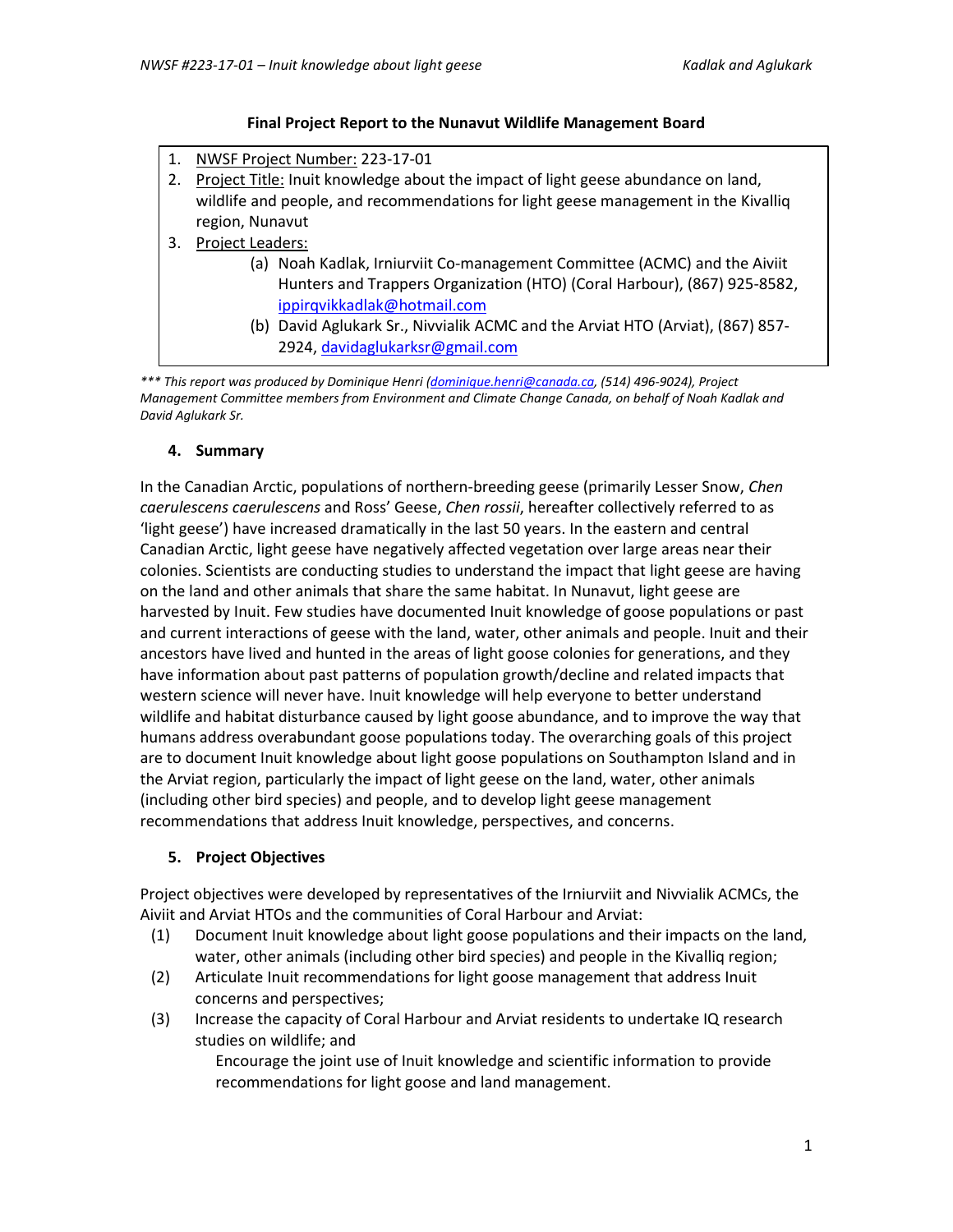#### **6. Materials and Methods**

This project is co-led by the Irniurviit ACMC, Aiviit HTO, Nivvialik ACMC, Arviat HTO and ECCC. Members of these organizations form the *Project Management Committee*, which is responsible for: conducting project design; promoting the study within their communities and networks; helping to formulate light geese management recommendations; and sharing/discussing study results with scientific researchers. The *Research Team* is mainly responsible for data collection and analysis and includes four ECCC researchers (Natalie Carter, Dominique Henri, Paul Smith, Bhavana Chaudhary), four local community researchers (Coral Harbour: Lenny Emiktaut, Bobbie Saviakjuk; Arviat: Aupaa Irkok, Shelton Nipisar), and one researcher from Carleton University (Gita Ljubicic). Together, the *Project Management Committee* (PMC) and the *Research Team*  have been conducting this study. To date, Inuit values and community perspectives have been directing each step of a collaborative and participatory research process.

Fieldwork and data collection activities took place in Coral Harbour and Arviat for six weeks between June and August 2017. Data collection in each community was co-led by local community researchers and one ECCC researcher (Carter) with the help local Interpreters. Semidirected interviews, participatory mapping exercises and some site visits (when feasible/appropriate) were conducted with 21 participants in Coral Harbour and 20 participants in Arviat. Study participants were Coral Harbour and Arviat residents identified by PMC members as knowledgeable about light geese, shorebirds and Inuit interactions with these species. Participants were asked to provide verbal consent or to sign a consent form (available in Inuktitut and English) stating that they agree to share information as part of this project. They were also offered an honorarium for their time. Study participants will be identified in reports, presentations and publications unless confidentiality has been specifically requested.

Upon completion of data collection, a preliminary analysis of interview and mapping data was conducted between September and November 2017 by local community researchers, ECCC social sciences researcher (Carter) and ECCC cartographer and GIS specialist (Chaudhary), using both qualitative and quantitative techniques. Interviews were transcribed and thematically coded. Georeferenced information was digitized and analyzed using ArcGIS software. A weeklong training in qualitative research methods was also offered in November in Ottawa to two local community researchers (Irkok, Nipisar). Community researchers participated actively in transcribing and analyzing interview transcripts.

Once preliminary data analysis was completed, the *Research Team*, in consultation with the PMC, conducted validation workshops in Coral Harbour and Arviat in November 2017. Workshop objectives were to: (1) present preliminary results to study participants and local collaborators and validate themes identified during data analysis; (2) invite study participants and local collaborators to validate results and provide additional feedback/information; and (3) discuss Iight geese management recommendations addressing Inuit perspectives and concerns. Preliminary research results were co-presented by local community researcher (Emiktaut) and ECCC research (Carter) in December 2018 at the ArcticChange Conference in Québec City.

After incorporating feedback received from community members during validation workshops, final results were presented to residents from Coral Harbour and Arviat in April 2018 through a series of results-sharing activities, which included PMC meetings, community open houses, distribution of project reports to all informants, call-in radio shows, and school presentations.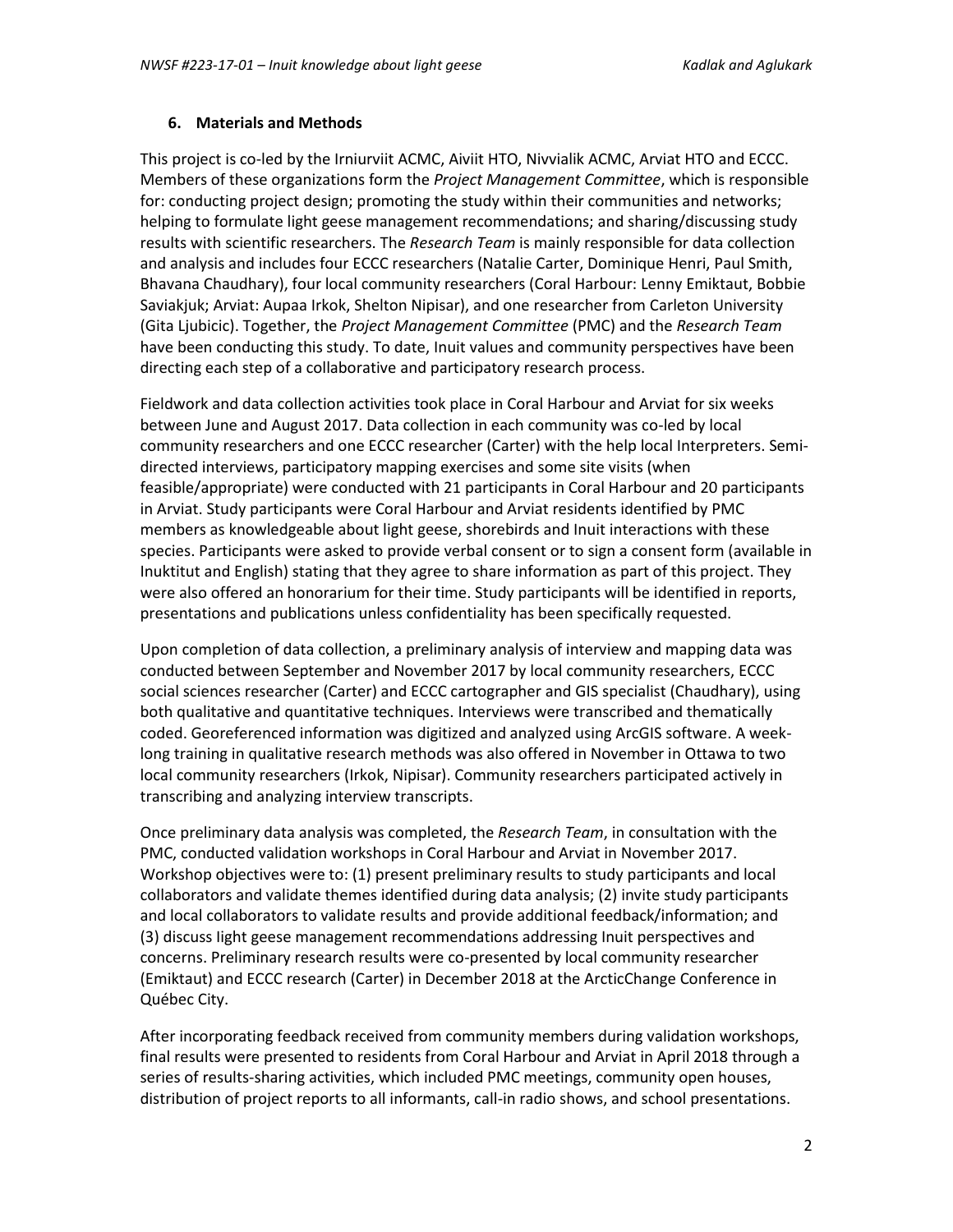Henri planned and led these activities with support from community researchers, Carter, Smith, and other PMC members.

The final step in this project will be a workshop held in fall 2018 in Winnipeg. This workshop will bring together Inuit from Nunavut, scientists, and wildlife managers. The goals of this workshop are: (1) to discuss existing knowledge about light geese from both Inuit and scientific perspectives; (2) to explore how Inuit knowledge and science can be brought together to better understand and manage light goose populations; (3) to discuss and produce common recommendations for light goose management, particularly in the Kivalliq region of Nunavut. Proceedings from this meeting will be shared with all project collaborators (including funding agencies) and interested parties, to encourage the joint use of Inuit knowledge and science to support wildlife management through the circumpolar Arctic.

## **7. Results**

You will find below is a summary of key project findings from Coral Harbour and Arviat.

#### *From Coral Harbour*

Here is what Coral Harbour residents said about light geese:

- Starting in 1917, the government tried to stop Inuit from hunting light geese because they said the numbers were too low. Inuit did not listen, as they saw how many geese were nesting.
- In the past, people did not eat as many light geese as today. Instead they hunted other animals.
- Light geese were an important food source from the time when there were no caribou around (starting in 1967) until there were enough caribou for Sallirmiut to hunt (in the late 1970s).
- In the past, light geese and their eggs were stored underground to keep them cool.
- Light geese are a very important food source today. Mostly youth hunt them.
- People described different things about the size of the light goose population around Coral Harbour, such as (1) the goose population is increasing and there are too many geese, (2) the goose population is increasing but this is fine, (3) the goose population is stable.
- People described different things about the impacts of light goose droppings on the land, water, wildlife, and people. Goose droppings are (1) contaminating drinking water out on the land; (2) contaminating the land; (3) helping the land by adding nutrients; and (4) making caribou sick when light goose droppings are on their food.
- People described different things about how light geese have changed the land. They mentioned that (1) this is just part of the natural cycle and not a concern; (2) light geese are eating so much that they are changing the vegetation, and (3) geese leave a lot of feathers and droppings.
- Some people said that when light geese nest, it affects the land the most. Other people said that when light geese graze, it affects the land the most.
- People explained that light geese have recently moved to new areas. Reasons for this include:
	- − Climate change is making the land drier than in the past;
	- − Like all animals, light geese need to move to new feeding grounds when food runs out;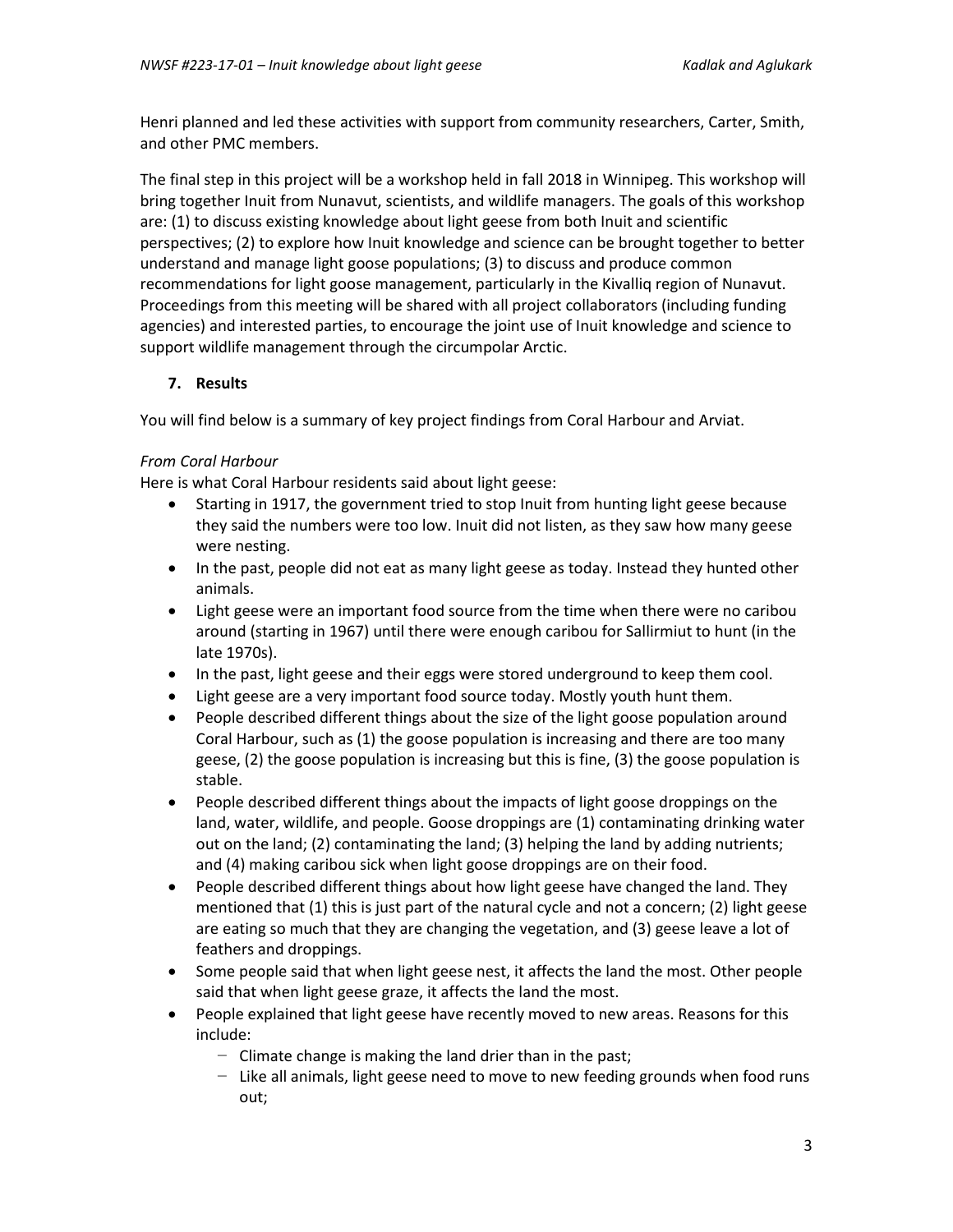- − Light geese are avoiding predators such as foxes, and higher numbers of hawks and polar bears;
- − Light geese have changed the land so they move when there is bare soil and nothing to build nests with;
- − Use of motorized transportation (snowmobiles, all-terrain vehicles) when going out on the land has become very common. The increase in types of transportation, the number of people using them, and how often people are using them has disturbed light geese and caused them to move to new areas.

#### *From Arviat*

Here is what Arviat residents said about light geese:

- The past ban on hunting and collecting migratory bird eggs was very hard for Inuit to bear, and caused the overabundance of light geese that is happening today.
- Light geese meat (goslings and adults) and eggs had great cultural significance in the past.
- Today, cultural significance varies by person/family as do taste preferences for geese.
- People described different things about the size of the light goose population around Arviat, such as (1) the goose population is increasing and there are too many geese, (2) the goose population is increasing but this is fine, (3) the goose population is stable and this is fine, (4) the goose population is decreasing in some locations and research is needed, and (5) unsure if the goose population is increasing or decreasing and research is needed.
- People described different things about the impacts of light goose droppings on the land and water. Goose droppings are (1) contaminating the hamlet's drinking water source; (2) contaminating the land; (3) helping the land by adding nutrients; and (4) not having any impact on the land.
- People described different things about how light geese have changed the land. They mentioned that (1) geese are impacting the land by grazing and nesting, and in the spring people can tell where the geese have been eating and pulling out plants; and (2) geese are not impacting the land in the nesting area, and it is not changing because as soon as they nest, they start walking, so they do not feed that much in the nesting area.
- People explained that light geese have recently moved to new areas. Reasons for this include:
	- − Climate change is making the land drier than in the past (lakes are drying up);
	- − The vegetation has changed. There are more shrubs, bushes, and more grasses and vegetation to eat;
	- − Other animals have changed. There are more predators, and geese are competing with them for food;
	- − Light geese are moving to find new nesting areas. Due to the population increase they do not have enough area to lay their eggs;
	- − Light geese have changed the land by pulling out plants. When animals like caribou and geese do not have enough food in one area, they look for other places with more food; and
	- − Use of motorized transportation (snowmobiles, all-terrain vehicles) when going out on the land has become very common. The increase in types of transportation, the number of people using them, and how often people are using them has disturbed the light geese and caused them to move to new areas.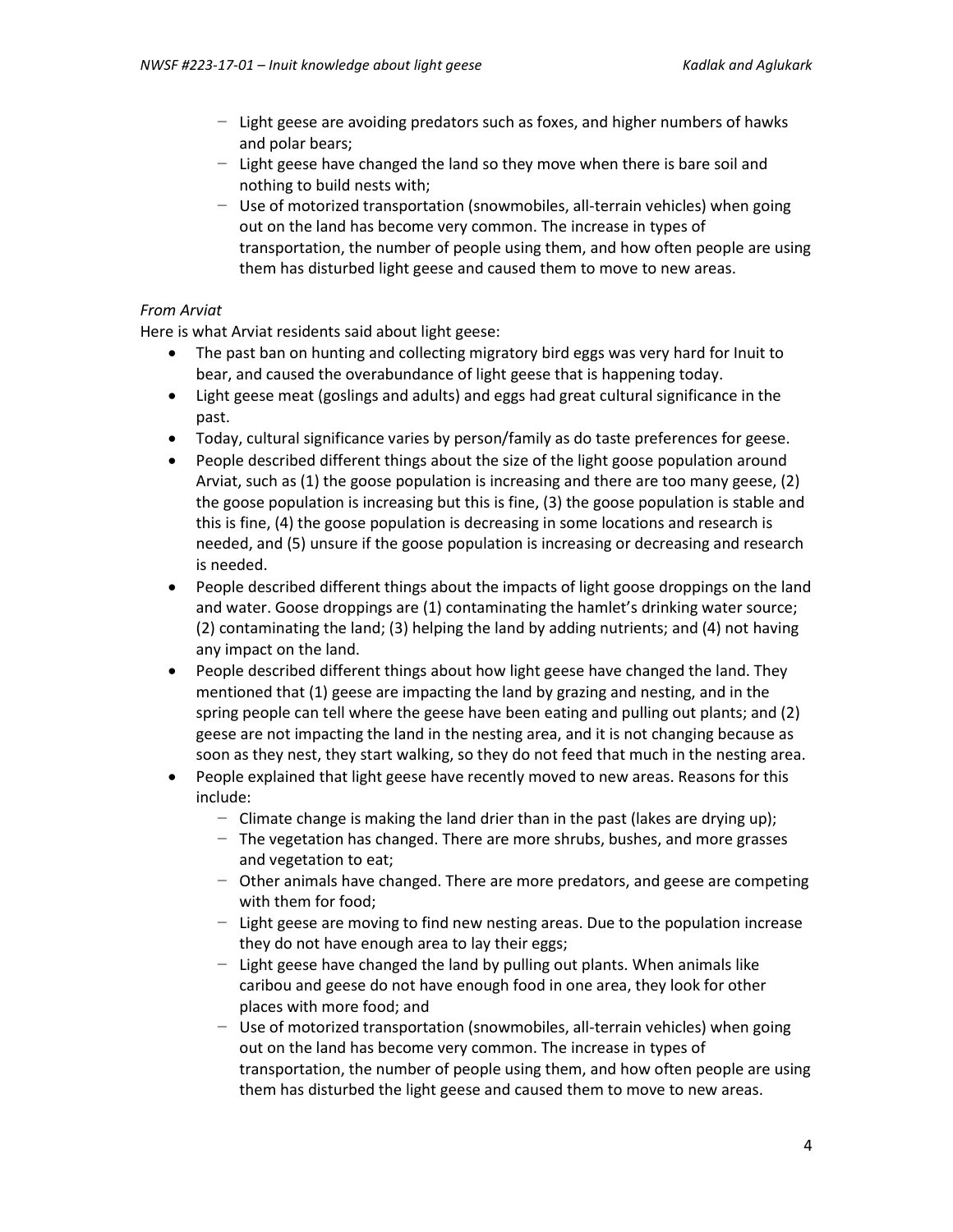Please note that full project reports as well as peer-reviewed manuscripts are currently being prepared for this project. Once these documents are made public (likely in 2018 and 2019), they will be shared with the Nunavut Wildlife Management Board.

## **8. Discussion/Management implications**

Light geese management recommendations suggested to date by study participants from Coral Harbour and Arviat are summarized below.

## *From Coral Harbour*

Here is what Coral Harbour residents said about light geese management strategies that could be implemented in the future:

- Hire local hunters to harvest enough light geese for everyone in Coral Harbour and for communities that do not get many light geese.
- Put a bounty on light geese.
- Hunt light geese commercially and build a local processing plant (i.e., factory for treatment of meat and down).
- Have open sport hunting for light geese.
- Increase the sport hunting daily bag limit for non-Inuit in order to encourage people to come to Coral Harbour.
- Develop tourism opportunities such as bird watching and seeing nesting areas.
- Light geese should not be wasted. That is not the Inuit way. Geese that are not eaten by people should be fed to dogs or used as bait.
- More research is needed about the light goose population size outside the Qaqsauqtuuq (East Bay) and the Ikattuaq (Harry Gibbons) Migratory Bird Sanctuaries.
- Take no action as people want the light geese to come back next year.

## *From Arviat*

Here is what Arviat residents said about light geese management strategies that could be implemented in the future

- Hire local hunters to harvest geese.
- Ship geese to other communities and developing countries.
- Inuit should continue to harvest geese and eggs. Non-Inuit should still require permits but they should be allowed to harvest any amount of any type of geese, in any season.
- Discuss this challenge and do something before the population drops suddenly due to disease or other (as Inuit Qaujimajatuqangit says will happen).
- Take no action. The number of geese is fine and geese will self-regulate their population.
- Scientists should investigate the size of the light goose population near Arviat.
- Inuit need to do more research. Community-based monitoring about light geese and other birds should be done.
- Community members and scientists should do the research together at the same time. That way they can have discussions as the research is being done, versus talking to community members first, then bringing IQ holders and scientists together later.

The final step of this project will consist in a workshop where Inuit from Nunavut, biologists conducting scientific research on light geese and shorebirds, and wildlife managers will share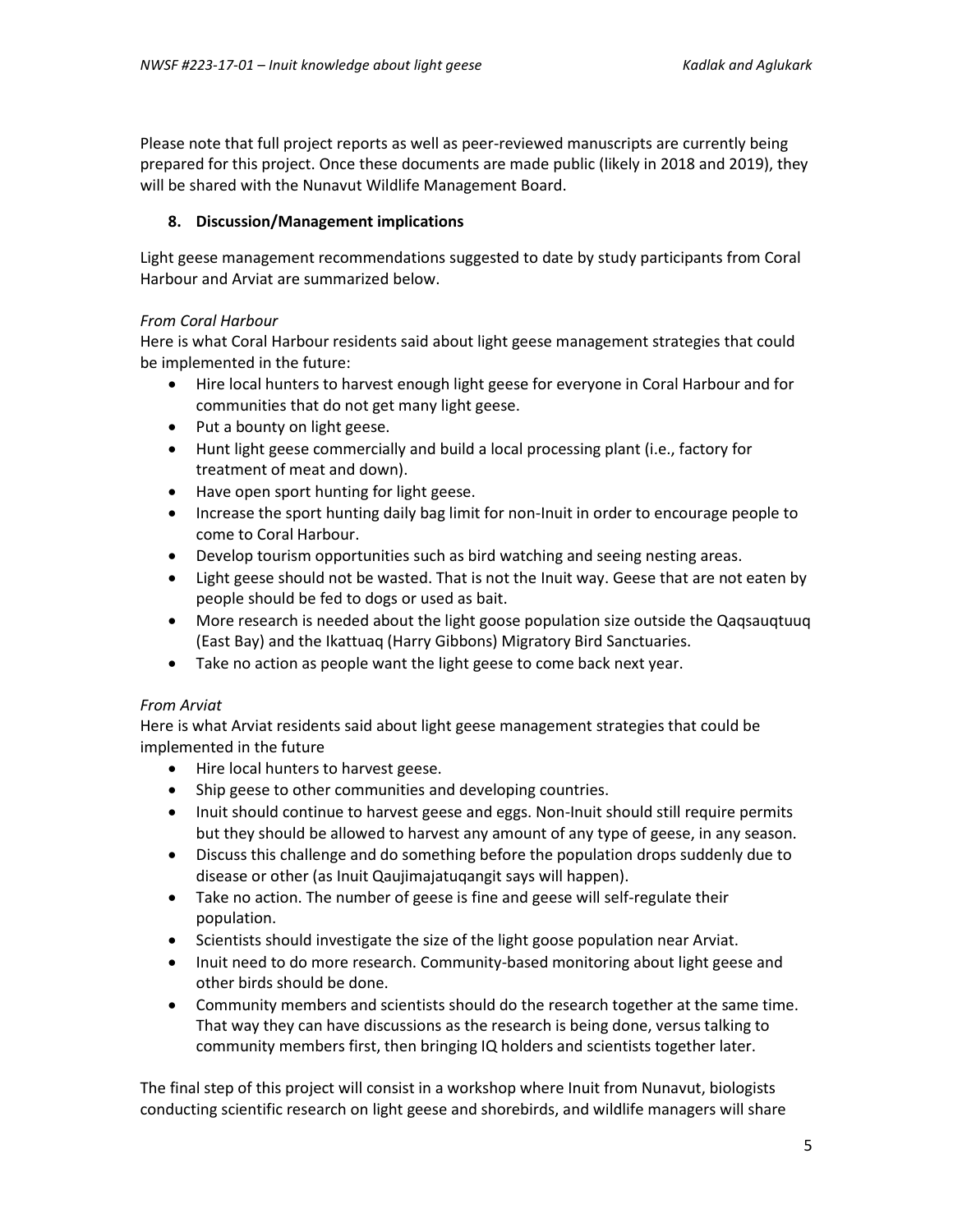their knowledge and develop joint recommendations for the management of light geese in the Kivalliq region, Nunavut. This workshop will take place in Winnipeg in September 2018 and representatives from the NWMB have been invited to participate. Lastly, the knowledge documented as part of this project and project results will inform the development of Management Plans for the three Migratory Bird Sanctuaries located in the Kivalliq region, a process which is currently led by the Irniurviit and Nivvialik Area Co-Management Committees.

## **9. Reporting to Communities/Resource Users**

Reporting to participating communities has been on schedule, as planned in the NWSF application. Here is an updated schedule of community consultation and reporting activities.

| Community/HTO                | Description community consultation and reporting activities                                                                                                                                                                                                                                                                                                                                                                                                                                                                                                                         | <b>Status</b>                                                                                               |
|------------------------------|-------------------------------------------------------------------------------------------------------------------------------------------------------------------------------------------------------------------------------------------------------------------------------------------------------------------------------------------------------------------------------------------------------------------------------------------------------------------------------------------------------------------------------------------------------------------------------------|-------------------------------------------------------------------------------------------------------------|
| Coral Harbour,<br>Aiviit HTO | . Before research: The project has been discussed with the Aiviit HTO<br>through: (1) Irniurviit ACMC communication with the HTO; (2) an in-<br>person meeting with project team member Paul Smith (ECCC) in March<br>2016; (3) a teleconference call involving Project Team members (Kadlak,<br>Johnston, Smith) and ACMC/HTO board members in November 2016.<br>The Aiviit HTO provided the attached letter of support. Irniurviit ACMC<br>and ECCC biologist (Smith) also discussed this project with Coral Harbour<br>residents during two community Open Houses in March 2016. | Completed                                                                                                   |
|                              | · During research: Fieldwork and data collection was conducted in close<br>collaboration with the community of Coral Harbour. Please refer to<br>section 6 for details.                                                                                                                                                                                                                                                                                                                                                                                                             | Completed                                                                                                   |
|                              | • Completion of research: Project results will be communicated with the<br>Aiviit HTO and the Coral Harbour community at large after research<br>completion. The Aiviit HTO and Coral Harbour community members are<br>involved throughout this project.                                                                                                                                                                                                                                                                                                                            | Completed (with final<br>workshop involving Coral<br>Harbour community<br>members planned for fall<br>2018) |
| Arviat, Arviat<br><b>HTO</b> | • Before research: In-person preliminary discussions with the Chair of the<br>Nivvialik ACMC and the Arviat HTO in November 2017, and a motion at<br>the Arviat HTO meeting in January 2017.                                                                                                                                                                                                                                                                                                                                                                                        | Completed                                                                                                   |
|                              | · During research: Fieldwork and data collection was conducted in close<br>collaboration with the community of Arviat. Please refer to section 6.                                                                                                                                                                                                                                                                                                                                                                                                                                   | Completed                                                                                                   |
|                              | • After research: Project results will be communicated with the Arviat HTO<br>and the Arviat community at large after research completion. The Arviat<br>HTO and Arviat community members are involved throughout this<br>project.                                                                                                                                                                                                                                                                                                                                                  | Completed (with final<br>workshop involving Coral<br>Harbour community<br>members planned for fall<br>2018) |

#### **10. References**

None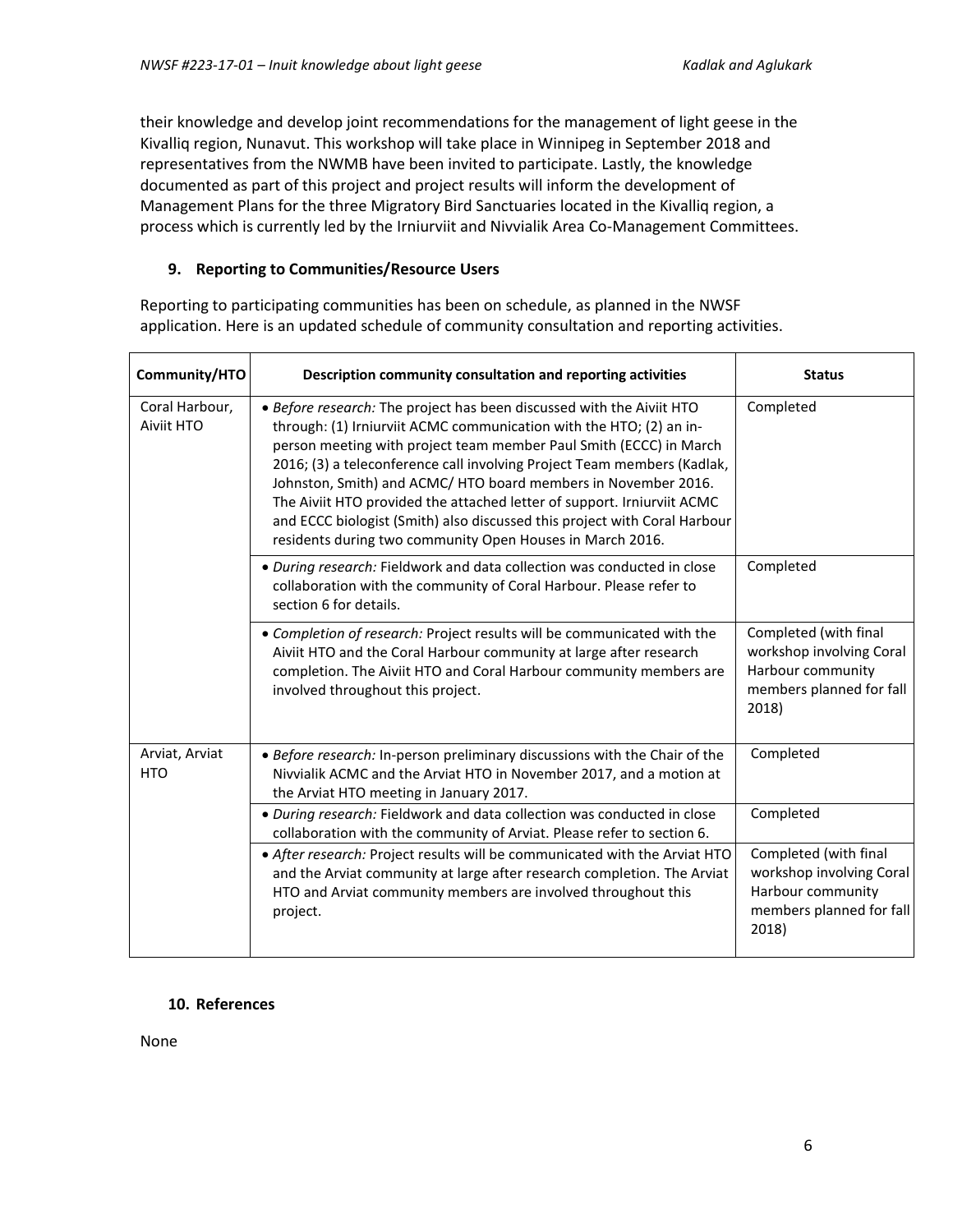#### **Final Project Report to the Nunavut Wildlife Management Board**

- 1. NWSF Project Number: 223-17-01
- 2. Project Title: Inuit Qaujimajatuqangit (IQ) about the impact of light geese abundance on land, wildlife and people, and recommendations for light geese management in the Kivalliq region, Nunavut
- 3. Project Leaders:
	- (c) Noah Kadlak, Irniurviit Co-management Committee (ACMC) and the Aiviit Hunters and Trappers Organization (HTO) (Coral Harbour), (867) 925-8582, [ippirqvikkadlak@hotmail.com](mailto:ippirqvikkadlak@hotmail.com)
	- (d) David Aglukark Sr., Nivvialik ACMC and the Arviat HTO (Arviat), (867) 857- 2924, [angote@qiniq.com](mailto:angote@qiniq.com)

*\*\*\* This report was produced by Dominique Henri [\(dominique.henri@canada.ca,](mailto:dominique.henri@canada.ca) (514) 496-9024), Project Management Committee member from Environment and Climate Change Canada, on behalf of Noah Kadlak and David Aglukark Sr. Given that all research expenses have been completed prior to submission of the Interim Financial report in January 2018, please note that this Final Financial Report is the same as the Interim Financial Report.*

## 4. **Original Project Budget**

In our original NWSF application, **NWSF funding was requested for completing some of the activities included under Task 3A only**. A copy of the original budget approved for *Task 3A – Data collection in Coral Harbour* is provided below.

| <b>Item</b>                                                                  | Funds (\$) |
|------------------------------------------------------------------------------|------------|
| Travel to Coral Harbour by IQ Researcher (Carter) for data collection        | 11,350     |
| (Plane ticket Ottawa-Coral Harbour \$4,000 + accommodation \$250/day X       |            |
| 21 days + food \$100/day X 21 days)                                          |            |
| Payment of honoraria to study participants for interviews and site visits in | 6,000      |
| Coral Harbour (\$150 X 30 interviews + \$150 X 10 site visits)               |            |
| Payment of salary to Local IQ Researcher in Coral Harbour (\$35/hour X 6     | 4,200      |
| hours/day X 20 days)                                                         |            |
| Payment of salary to Local Interpreter in Coral Harbour (\$150 per           | 6,000      |
| interview X 40 interviews)                                                   |            |
| ATV rental for site visits (including gas) in Coral Harbour (\$150/day X 4   | 600        |
| days)                                                                        |            |
| Snacks and tea for interview participants in Coral Harbour (\$600)           | 600        |
| Helicopter rental – site visits to East Bay, Harry Gibbons Bird Sanctuaries  | 34,425     |
| (\$2,225/hour X 15 hours + pilot food and accommodation in Coral Harbour     |            |
| for 3 nights (\$250 + \$100)X 3                                              |            |
| Map production for use during interviews                                     | 1,000      |
| TOTAL                                                                        | 64,175     |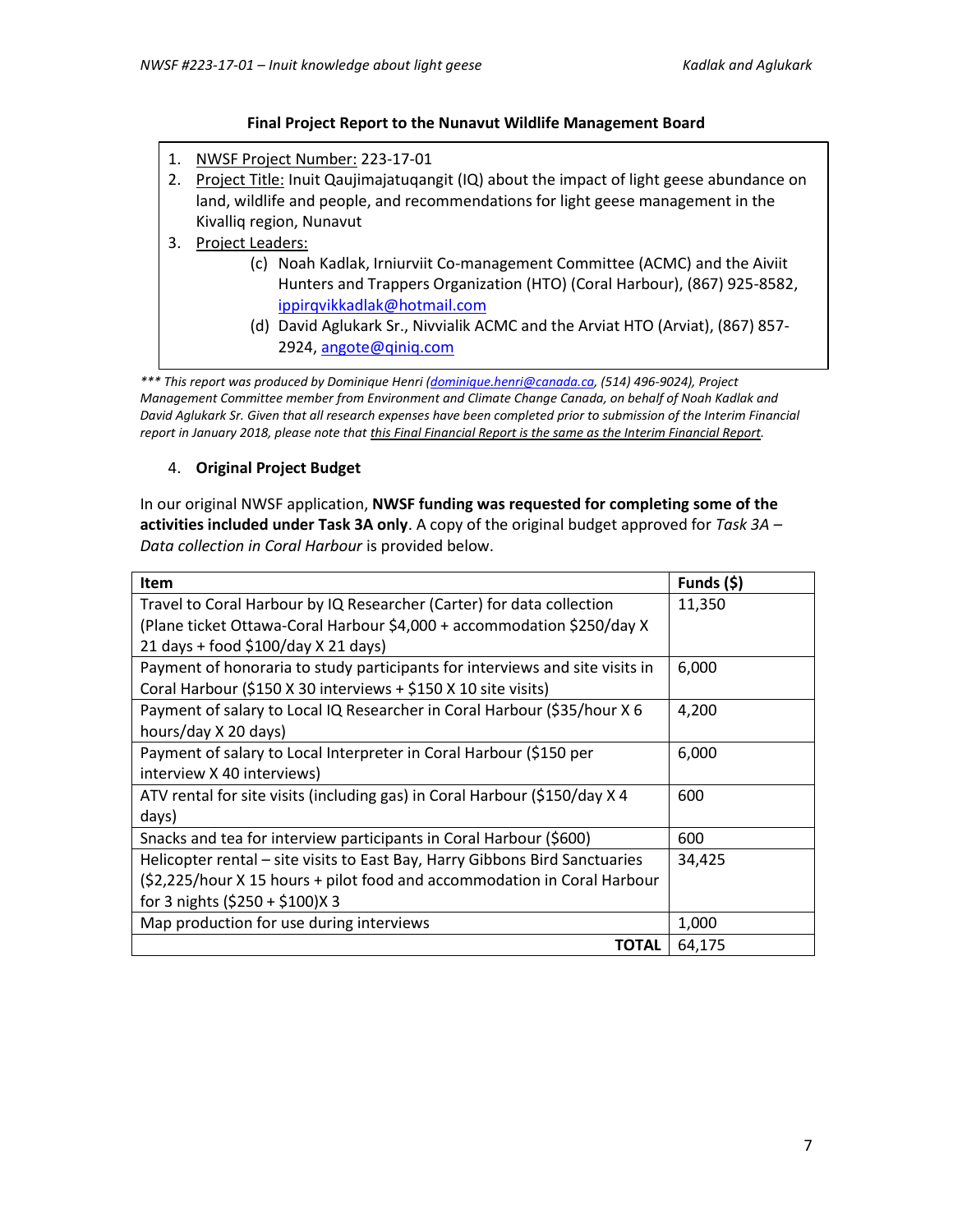# **5. Original Contributions**

The following table summarizes contributions of the NWMB and others, from the application approved by the NWMB. Please note that these contributions are for 2016/2017 and 2017/2018 only. This project has one more year of funding (2018/19) but these figures are not included.

| Contributor                                                   | Funds (\$)/In-kind (PY)                                        |  |  |
|---------------------------------------------------------------|----------------------------------------------------------------|--|--|
| (1) Irniurviit Area Co-                                       | In-kind: \$15,000 (0.2 PY personnel support), Cash- \$40,000   |  |  |
| Management Committee                                          | (helicopter support for remote field visits, translation and   |  |  |
|                                                               | interpretation for some meetings)                              |  |  |
| (2) Nivvialik Area Co-                                        | In-kind: \$15,000 (0.2 PY personnel support)                   |  |  |
| management Committee                                          | Cash-\$3,000 translation and interpretation for some           |  |  |
|                                                               | meetings)                                                      |  |  |
| In-kind: \$15,000 (0.2PY personnel support)<br>(1) Aiviit HTO |                                                                |  |  |
| (2) Arviat HTO                                                | In-kind: \$15,000 (0.2 PY personnel support)                   |  |  |
| (3) Nunavut Inuit Wildlife                                    | In-kind: \$8,000 (0.1 PY)                                      |  |  |
| Secretariat                                                   |                                                                |  |  |
| (4) Nunavut General                                           | Cash: \$11K in 2016/17 fiscal year                             |  |  |
| Monitoring Program (NGMP)                                     | Cash: \$30,000 (potential request for 2017/18 FY- call for     |  |  |
|                                                               | proposals not yet out))                                        |  |  |
| (5) Environment and Climate                                   | In-Kind: \$100,000 (1 PY combined for Johnston, Smith, Duffe)  |  |  |
| Change Canada                                                 | In-Kind: \$36,000 (Postdoctoral IQ Researcher Carter for       |  |  |
|                                                               | project planning and fieldwork- for FY 2016/17)                |  |  |
| (6) Environment and Climate                                   | Cash-Travel funds for P. Smith - 2 trips Ottawa to Coral       |  |  |
| Change Canada                                                 | Harbour @ \$5,680 per trip                                     |  |  |
|                                                               | Cash-travel funds for V. Johnston-2 trips Yellowknife to Coral |  |  |
|                                                               | Harbour and Arviat @ \$7K per trip                             |  |  |
|                                                               | Cash-travel funds for N. Carter - 1 trip Ottawa to Coral       |  |  |
|                                                               | Harbour and Arviat @\$5,680                                    |  |  |
|                                                               | Cash-travel funds for N. Qillaq-1 trip (field season 21 days)  |  |  |
|                                                               | Iqaluit to Arviat @ \$11,100                                   |  |  |
|                                                               | Map production \$2,000                                         |  |  |
|                                                               | Total cash contribution = \$33,040                             |  |  |
| (7) Carleton University                                       | In-kind: \$15,000 (0.20 PY for Ljubicic)                       |  |  |
| (8) NWMB (NWSF)                                               | Cash: \$28,650 (requested)                                     |  |  |
| (9) NWMB (IQRF)                                               | Cash: \$24,625 (requested)                                     |  |  |
| <b>TOTAL FUNDS</b>                                            | \$185,540                                                      |  |  |
| <b>TOTAL IN-KIND</b>                                          | \$219,000                                                      |  |  |

## **6. Explanations of changes**

For budget year 2017/2018, there were no changes for the in-kind contributions originally presented to and approved by NWMB. However, there were some changes with regards to overall funds (cash contributions) obtained for this project. The table below summarizes total funds (cash contributions) that were obtained for this project in 2017/2018.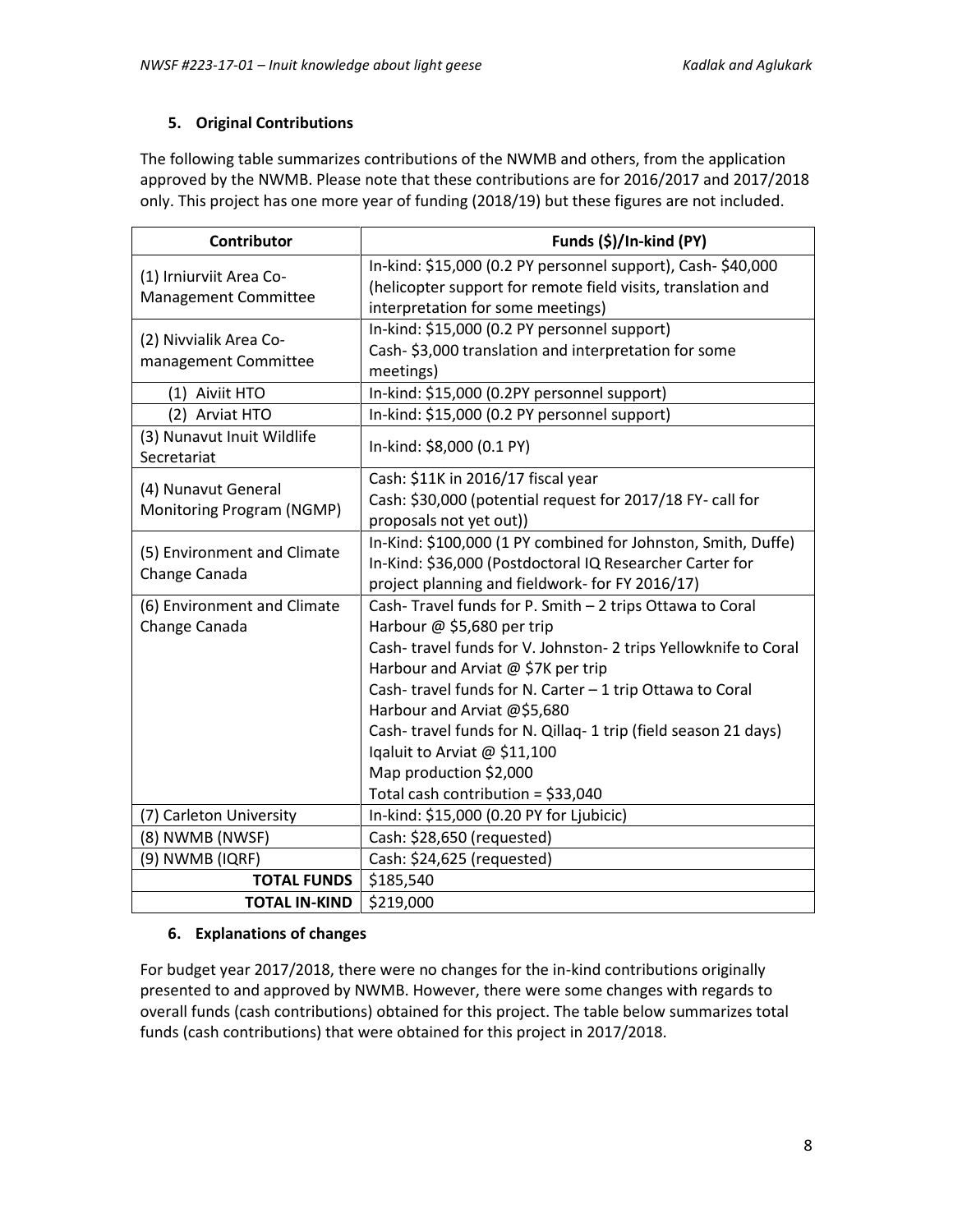| <b>Source</b>                             | Amount (\$) |
|-------------------------------------------|-------------|
| NWMB-IQ Fund                              | 24,625      |
| NWMB - Nunavut Wildlife Study Fund        | 28,650      |
| <b>Nunavut General Monitoring Program</b> | 36,368      |
| <b>POLAR</b>                              | 78,430      |
| <b>ECCC</b>                               | 33,040      |
| Total                                     | 201,113     |

#### **7. Financial Report and Explanation of Variances**

Upon reception of the funds described in section 6, the project team decided to review the overall budget structure and to allocate NWSF funding to cover costs related to:

(a) professional fees for the hiring of local IQ researchers and interpreters during project planning and data collection phases;

(b) payment of honoraria for study participants and Project Management Team Members from Arviat and Coral Harbour during interviews and project meetings in communities; (c) miscellaneous field expenses;

(d) cost of training for local IQ researchers; and

(e) service fee (15%) charged by the Kivalliq Wildlife Board for administering NWSF funds (KWB is currently administering all project funds on behalf of Project Leaders).

This process explains all variances and changes from original project budget. The table below describes how NWSF funds were used as part of this project during the 2017/2018 fiscal year.

| <b>Budget Item</b>                         | Budgeted (\$) | Disbursed (\$) | Variance       |
|--------------------------------------------|---------------|----------------|----------------|
| Professional fees for local                | Please see    | 3,967.07       | Please see     |
| interpreters/translators in Arviat and     | explanation   |                | explanation    |
| Coral Harbour                              | provided      |                | provided above |
| Professional fees for local IQ researchers | above for     | 3,777.38       | for NWSF funds |
| from Arviat and Coral Harbour              | reviewed      |                | reallocation   |
| Fees for training of two IQ researchers in | budget        | 6,659.47       | from original  |
| Ottawa (Arviat-Ottawa airfare,             | structure.    |                | budget.        |
| accommodation, expenses)                   |               |                |                |
| Honoraria for study participants and       |               | 7,282.06       |                |
| <b>Project Management Team members</b>     |               |                |                |
| from Arviat and Coral Harbour (for         |               |                |                |
| project meetings and interviews)           |               |                |                |
| Miscellaneous field expenses in Arviat     |               | 2,666.52       |                |
| and Coral Harbour (gas, room rental and    |               |                |                |
| snacks during meetings and interviews)     |               |                |                |
| KWB service fee on administration of       |               | 4,297.50       |                |
| NWSF funds (15%)                           |               |                |                |
| <b>TOTAL</b>                               |               | 28,650.00      |                |

Balance, if any, to be returned to NWMB: None